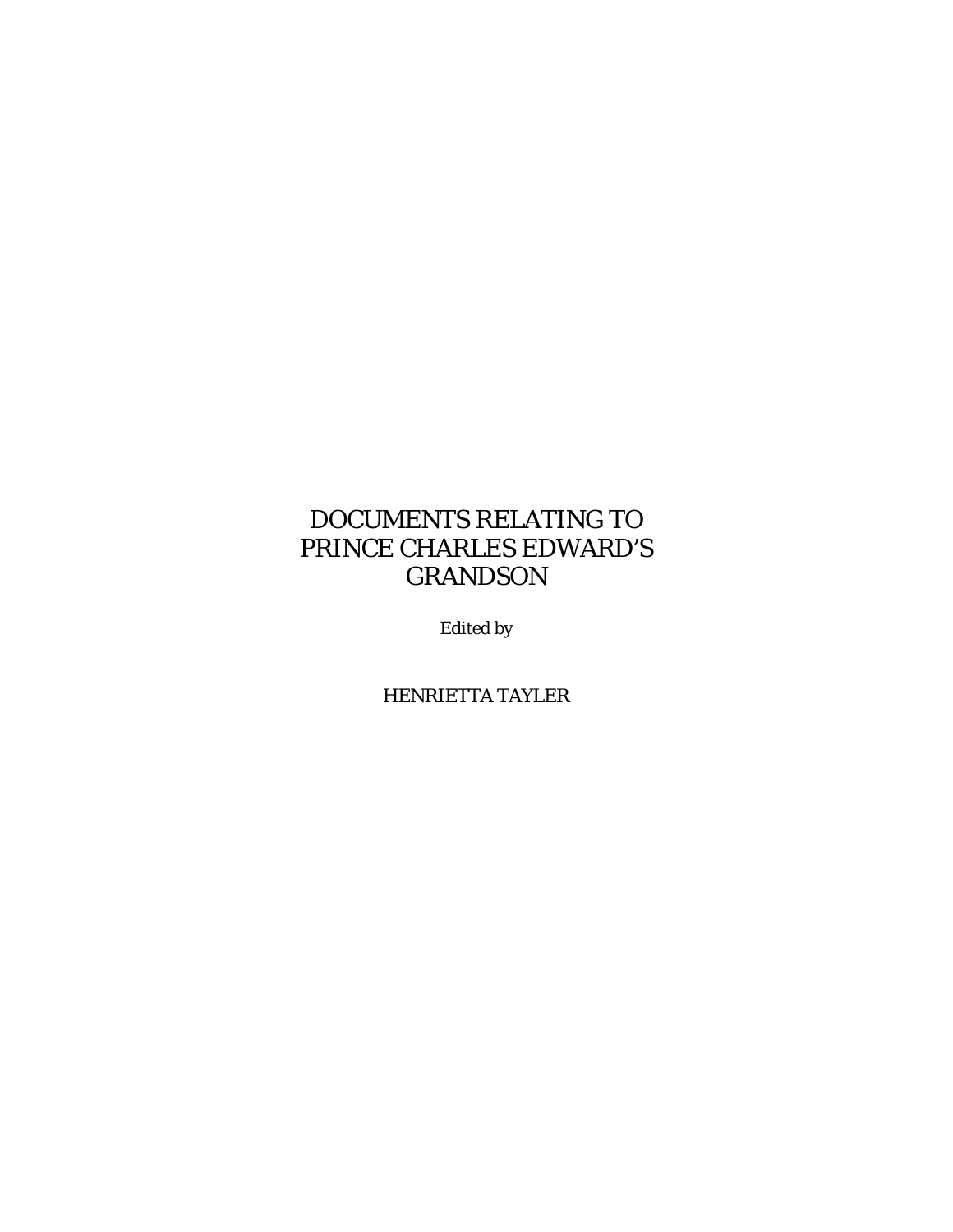## INTRODUCTION

THE subject of these papers is the son of Prince Charles Edward Stuart's only known child, Charlotte; the Prince himself repeatedly said and wrote that she was his only one. She was, of course, illegitimate, being the daughter of his mistress, Clementina Walkinshaw, and was born at Liège in 1753. Her son was also born out of wedlock, his father being Ferdinand de Rohan, Archbishop of Bordeaux and afterwards of Cambrai. Proofs of this statement can now be given, and the personal papers of the grandson himself, once in this country, are now in America, the owner of these, Professor George Sherman of Cambridge, Mass., intending to write a full biography as soon as his present work allows.

Of the two previous lives of Charlotte, that by Major Skeet<sup>[1](#page-1-0)</sup> was written in ignorance of the existence of Charlotte's numerous letters to her mother, which alone throw light on the latter part of her life, after she joined her father in Italy in 1784, and on her little family.

Lady Tweedsmuir's charming sketch of Charlotte, entitled the *Funeral March of a Marionette*,<sup>[2](#page-1-1)</sup> does touch on these letters (now in the Bodleian Library, forming part of the North papers) of which there are 350, but she had not made a detailed study of them, and says herself that the references scattered throughout them to Charlotte's mysterious '*ami*' form one of the puzzles of history, which may one day be solved.[3](#page-1-2) This has now been done, with the aid of the papers at present in America, to which reference is kindly allowed, and with that of the extracts here printed from the Hardwicke Papers in the British Museum (Add. MSS. British Museum, 35,622, ff. 118, 121).

Prince Charles Edward's grandson was, apparently, always acknowledged privately by his grandmother, Clementina Walkinshaw, though he was unknown to the grandfather. He aroused far less interest in his lifetime and after his death than did those two arrant 'pretenders,' John Hay Allen and Charles Manning Allen, who called themselves Sobieski Stuarts and created a legend that they were the sons of a mysterious infant born to Prince Charles' wife, Louise of Stolberg, and hurried away from Italy in the charge of Captain, afterwards Admiral, Allen who brought it up as his

<span id="page-1-0"></span><sup>1</sup> F. J. A. Skeet: *Life and Letters of H.R.H. Charlotte Stuart, Duchess of Albany* (1932).

<span id="page-1-2"></span><span id="page-1-1"></span><sup>2</sup> Susan C. Buchan (Lady Tweedsmuir): *Funeral March of a Marionette*

<sup>3</sup> *Op. cit.,* p. 64.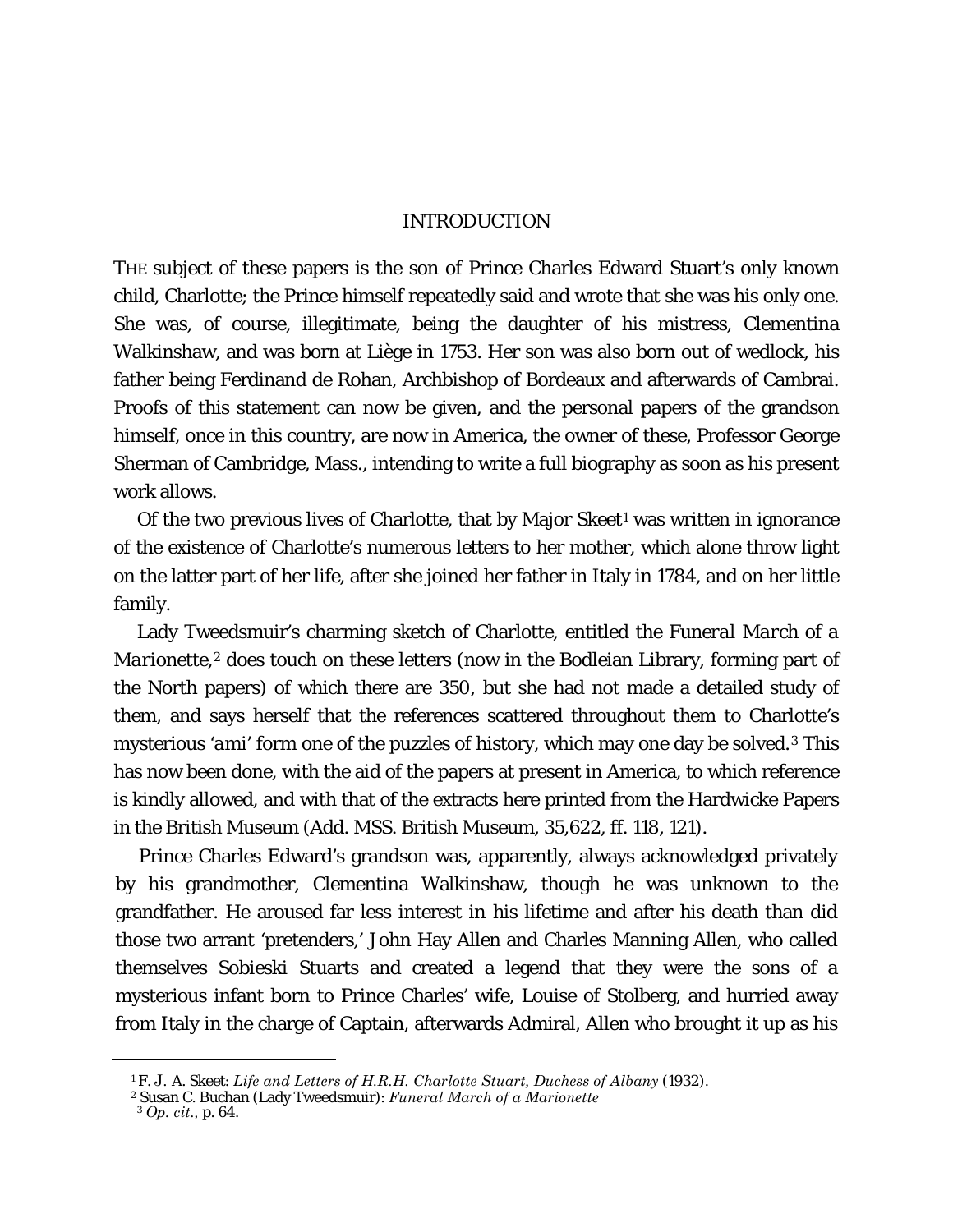own son. It is hard to see how such a story gained any credence. If Charles and Louise had had a child they would have undoubtedly have published the fact to the world. That was the whole purpose of their marriage and of the French support of it, pecuniary and otherwise, since Louis xv., who died in 1774, and the French Government always desired ardently that there should be a Stuart heir, as a perpetual thorn in the side of the reigning house of Britain. But Louise never bore a child then nor afterwards. She told Napoléon long after, in answer to his question, that she had never done so, and even Royalty did not lie to the first Emperor of the French.

Charles, however, had a child by Clementina Walkinshaw, well known and always acknowledged by him, Charlotte, the Pouponne of the letters of her youth and later Duchess of Albany. But of her children, two girls and a boy, no Jacobite author has up to the present been able to write, or at least to give any details. This can now be done.

There is no longer any doubt that the father of the boy, Count Roehenstart, and his two sisters, was Prince Ferdinand de Rohan, Archbishop of Cambrai and brother of the famous Cardinal de Rohan. During the height of the Diamond Necklace scandal at the French Court in August 1785, Charlotte wrote to her mother from Florence of how distressed the '*ami*' must be, and later throughout the trial and at the ultimate banishment of the Cardinal she expresses her sympathy, and sends messages to him.

Among the letters of Charlotte to her mother in the Bodleian is, moreover, one in the handwriting of the Archbishop, identified from other letters of his though only signed with a cypher. This letter acknowledges his personal responsibility towards the children, and in one of Charlotte's letters she alludes to him as a 'bon papa,' though he scarcely seems to have deserved this epithet, as he did for them as little as possible, trying to shift the onus to her. Horace Mann, that ever useful gossip, commented on her familiarity with the household of de Rohan, then Archbishop of Bordeaux, shortly before she left Paris to join her father, and hints at scandal. She herself constantly refers throughout the years 1785-89 to the '*ami*' as being at Cambrai; sometimes with relief, as she can then write to her mother more freely without her letters being also read by him. In an early letter of 1784, written to her father while she was still in Paris, she notes the great intimacy existing between her and the de Rohan family and tells her 'auguste Papa' how kind they all are to her in helping her to get away to him and are among his best friends. This letter is in the Fort William Museum.

The so-called Count Roehenstart had no doubt as to who was his mother, though he can never have seen her since a few months after his birth, but it is not clear if he was ever conscious of the identity of his father. He invented one for himself, a certain Swedish baron, whose family name he derived from an early and mythical race between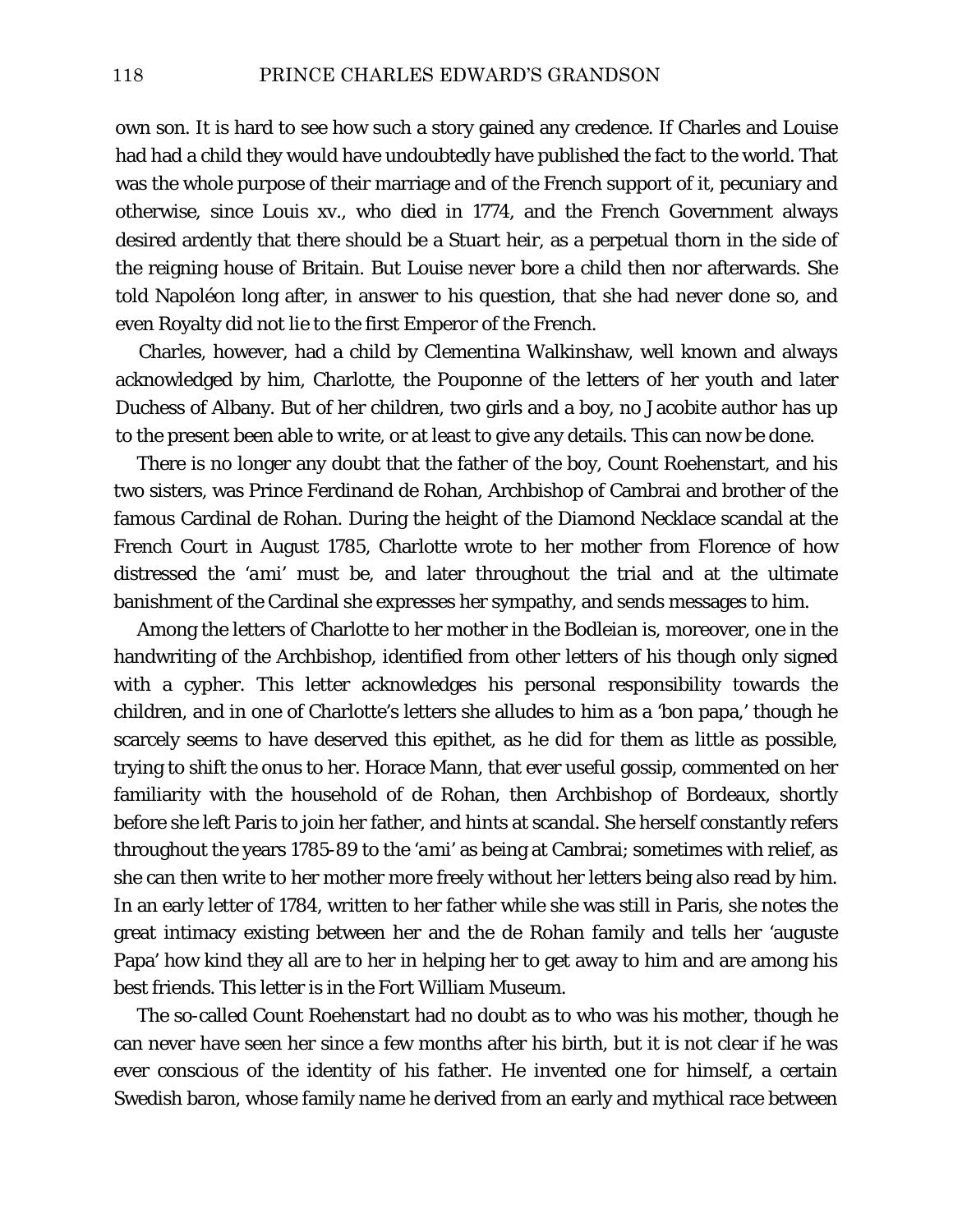#### INTRODUCTION 119

a Roe deer and a hen, though it is hard to believe that he expected to be taken seriously. On another occasion he claimed to be descended from a Scottish family of the name of Stuart, long settled in Sweden, whose territorial designation was Roehenstart. But, needless to say, no *Dictionnaire de Noblesse* knows of such a family. The name itself has been plausibly conjectured to have been invented either by the Count himself or by some humorous friend as a combination of Rohan and Stuart. (It will be noted that the writer of the letters from Stirling spells the name Rohenstadt, with a German flavour.)

He gave varying accounts of the time and place of his birth. In the Memorial which he presented to the Prince Regent in 1817[1](#page-3-0) he says that he was born in Rome on the 11th June 1784, and that is possibly the correct date, but the place is wrong, as it is known from the Fort William letter quoted above, from Horace Mann and other sources, that Charlotte was at that time still in Paris. Her father, Prince Charles Edward, after legitimising her and making her his heir in 1783, sent his major-domo, John Stuart, to Paris to fetch her in July 1784; but far from 'flying to her father's side' (as Skeet so romantically puts it) she allowed nearly three months to elapse before she made a move, only reaching Florence on 4th October of that year. Many circumstances point to the probability that she was occupied in recovering from the birth of her son. Both the girls were older than he, as is shown by the details of their education, etc. in Charlotte's later letters. Another date given by Roehenstart for his birth is 4th May 1786, and again the place is stated to be Rome, the Palazzo Colonna being specified. This date is manifestly impossible. Charlotte was in Rome, but in the voluminous diary kept by Cardinal York's Secretary and still in the British Museum[2](#page-3-1) the writer happens to mention that on that day His Excellence came in from his episcopal palace at Frascati to visit his brother and niece in the Palazzo Muti and found them both in 'very good health.'

A third possible date of birth in 1781 or 1782 comes from the date on Roehenstart's tombstone, where he is stated to have died in his 73rd year, in 1854, but, as will be explained later, this was erected by strangers who probably only judged by the appearance of the old man. His mother never alludes to him by name in her letters to her mother, Clementina, though both his sisters, Aglae and Marie, are referred to; but at the end of March 1785 she writes of a precious 'he' who will shortly be returning from the country to Paris and says she relies on her mother to see that when he rejoins the others in 'le petit jardin' he 'wants for nothing.' This suggests a baby returning to Paris from its foster mother in the country.

<span id="page-3-0"></span><sup>&</sup>lt;sup>1</sup> This exists with the other papers in America awaiting publication by the owner. Allusion to it is authorised.

<span id="page-3-1"></span><sup>2</sup> Add. MS5. 30,428-30,463.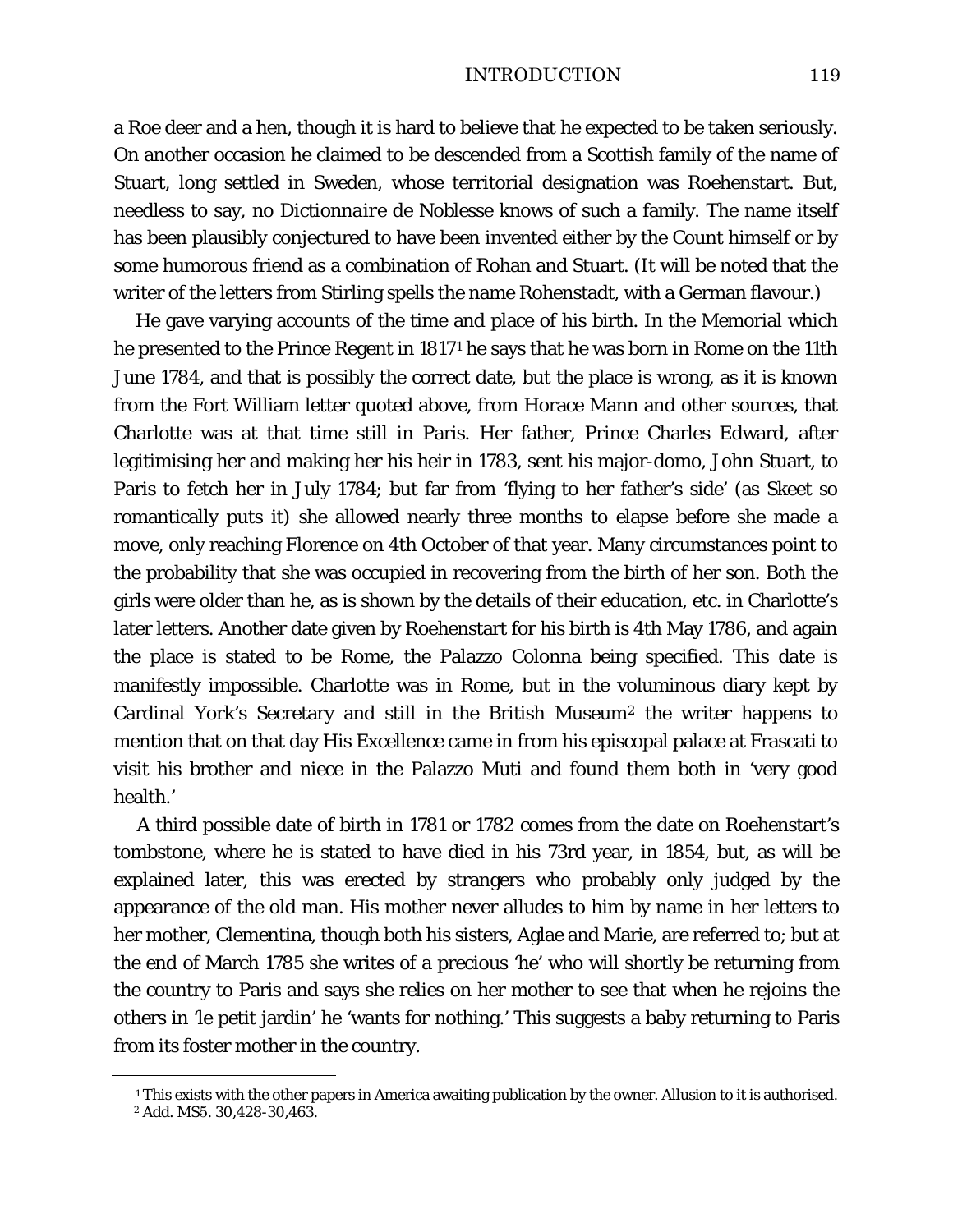Charlotte died when her son was 5 years old, and never saw him again after she left him as a baby of 2 months old in Paris.

Of this son himself, in whose veins ran the last known drop of Prince Charles' blood, we have fortunately a good deal of information. He only died in November 1854, less than 100 years ago, and the *Scotsman* notice of his death, which took place in consequence of a coach accident on 28th October near Stirling, states that 'the deceased gentleman was a General in the Austrian Army and claimed to be a descendant of Prince Charles Edward Stuart.' His claim to the title of General is problematic, though he had certainly served in the Austrian Army during the Napoleonic wars: but that to be the grandson of 'Bonnie Prince Charlie' is quite well founded. He was recognised as such by his grandmother, Clementina Walkinshaw, and by her friend, Thomas Coutts, who comments on the extraordinary likeness of the young man to his 'old grandmother.' At one time he even sent her money through Coutts, or tried to do so. A letter about this is printed in the *Life of Thomas Coutts,* by E. H. Coleridge.[1](#page-4-0)

After the references to his early life as one of the 'flowers in the garden' at Paris, so often alluded to in her correspondence, who were so dear to the heart of poor Charlotte in Italy, the next glimpse we get of her son is in 1792, when he must have been between 7 and 8 years old. Mother and grandfather were both dead and he had been removed, no doubt by his father's orders, from the dangers of Paris to safety in Germany, where he writes from Munich to his great-uncle Henry, Cardinal York.

This letter is with the other papers concerning him now in America, and is here quoted by special permission. It is short and very well written.

Munich. 1 Jan. 1792.

MY LORD,

<span id="page-4-0"></span>ī

I avail myself of the New Year to present to your Royal Highness the wishes which I form for you. Maman told me to love you, and I do so very much. I should be most happy if I can obtain your protection, for I am a good boy. Your respectful nephew,

CHARLES.

*PS*.—Je prie toujours le bon Dieu for your Royal Highness.

It does not appear whether this letter was ever sent or not, as the only copy known is among the papers of Roehenstart and not among those of his Royal Highness the Cardinal, now in the British Museum.

During this period it is evident from the correspondence of Archbishop de Rohan in

<sup>1</sup> E. H. Coleridge: *Life of Thomas Coutts* (1920), ii. 59, 123, 129, 143, 333-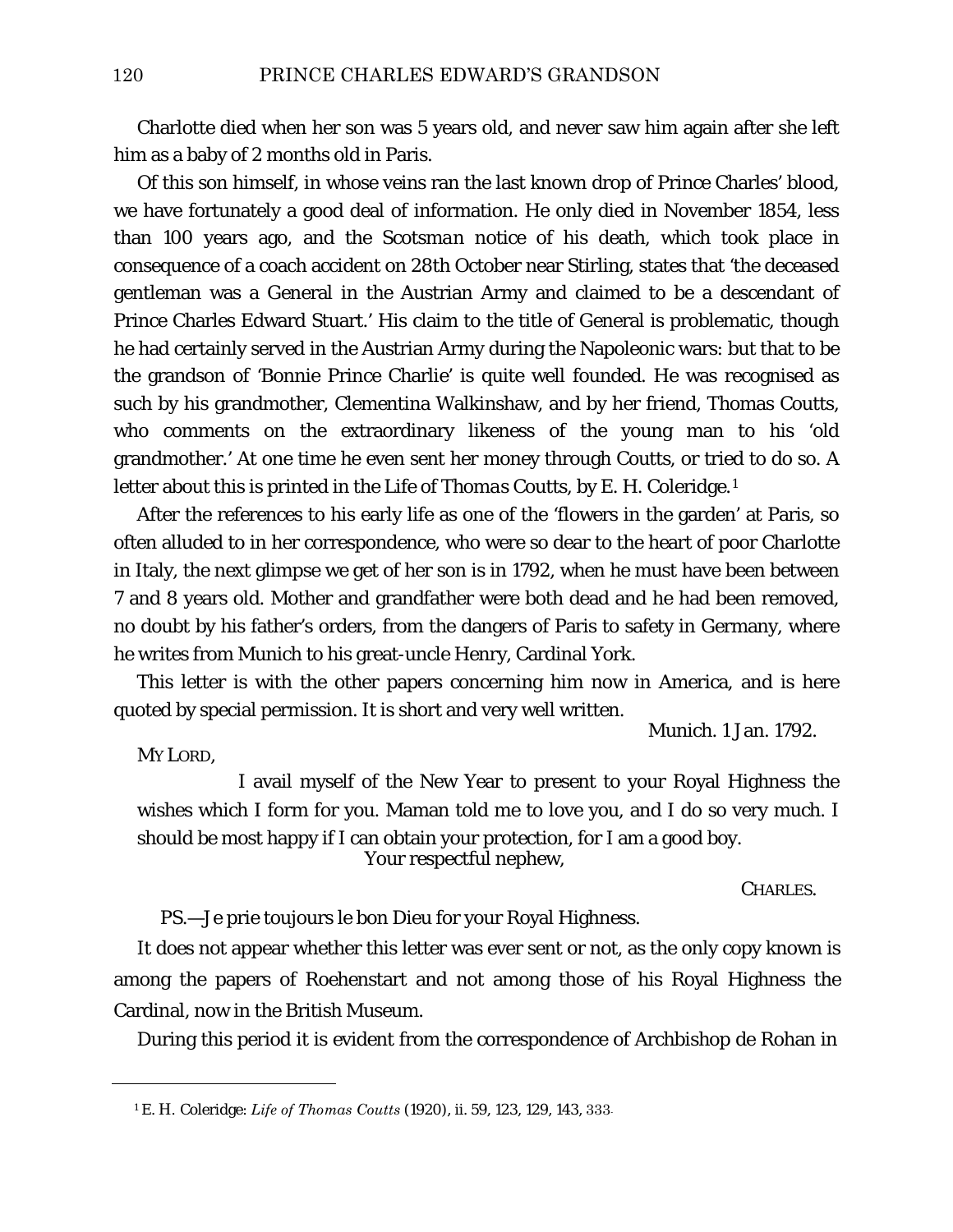the early years of the 18th century that he was much interested in the education of some boy, whose name is not revealed. It is not known at what stage the boy Charles began to call himself Roehenstart or invented the mythical father, a count of that name, sometimes called Swedish and sometimes Bavarian. He seems to have been well educated in Germany and was taken into the household of the famous cavalry commander, Prince Alexander of Würtemberg, but biographies of the Prince in this country do not mention him. He took some part in the Napoleonic wars and, according to his own accounts of himself, travelled extensively in Russia, India and America. The papers here printed only throw light upon him in middle life. In 1817, when he was presumably 33, he was lodging in Edinburgh, and a fellow-lodger contributed to a friend in Stirling a full account of this new and exciting friend. The correspondent passed on the information to Lord Hardwicke among whose MSS. in the British Museum the letters still lie (Additional MSS. 35,622, ff. 118-121).

Charles Edward Roehenstart gave a romantic account of the marriage of his parents, the Lady Charlotte Stuart and Count Roehenstart, and of how after his birth his grandfather acknowledged him—which was, of course, not true. He said he was sent to Germany for his education and, after the deaths of his grandfather and his mother, found himself unable to obtain any support from his great-uncle, Henry of York, or from her whom he regarded as his step-grandmother, Louise of Albany, Prince Charles' widow. He made great play with his adventures in various parts of the world, and fairly dazzled the young Scots boy with his accomplishments and manners. In a later letter, the boy adds that his new friend is about to go to London to make a further effort to obtain what he considers to be 'monies' due to him, and about which he had already had an unsatisfactory interview with Lord Sidmouth.<sup>[1](#page-5-0)</sup> If he can get no satisfaction in London, he will, he says, go on to Paris and St. Petersburg, where he thinks he has apparently also rights to some funds. He was seemingly a good linguist. He did go to Paris, for the papers at Windsor show the interest taken in his arrival there by the Paris police, to whom he gave somewhat the same account of himself as that embodied in the Memorial to the Prince Regent in which he fully stated his claims. The French police appear to have accepted his story and furthermore reported that they found him a perfectly harmless individual, without political pretensions and only anxious to live quietly as a good citizen.

He is known to have married twice, first an Italian, Marie Antoinette Barbuoni, and then an Englishwoman, Constance Smith, but there were no children. No further light

<span id="page-5-0"></span><sup>&</sup>lt;sup>1</sup> This cannot be traced in the Sidmouth correspondence.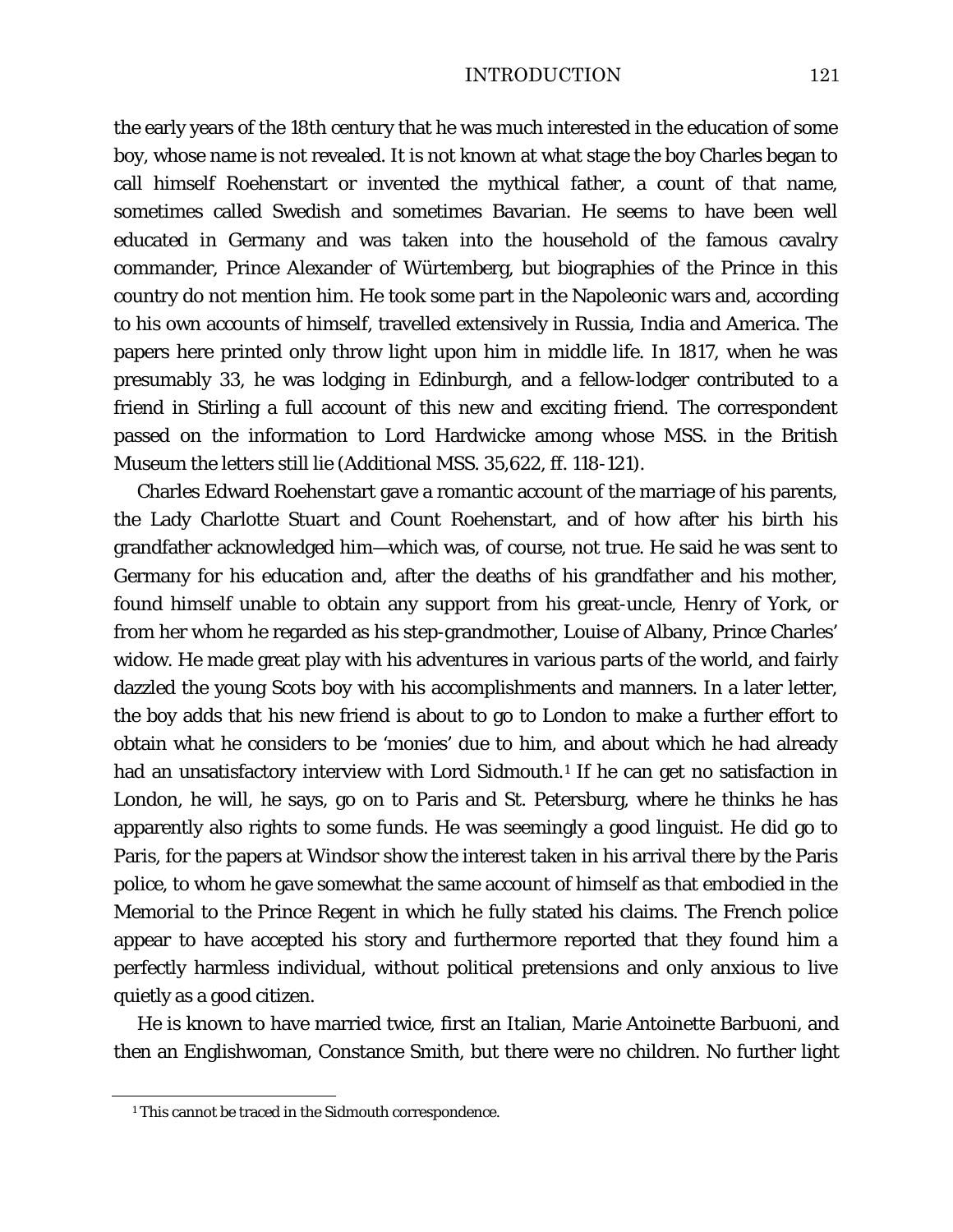has been shed on his later life, but he obviously drifted back to Scotland, where he had originally come, as he said in Edinburgh, to 'make friends with those brave people who had fought so well for his grandfather.' His ambition had been to buy an estate in the Highlands and become a Laird, but this never came to pass and all that remains of him in Scotland is the pathetic stone in Dunkeld Cathedral put up by friends and chronicling the death (as the result of a carriage accident) of General Charles Edward Stuart, Count Roehenstart. Nov. 1854, with the notice in the *Scotsman* a day or two later of his claim to be a descendant of Prince Charles Edward Stuart. H. T.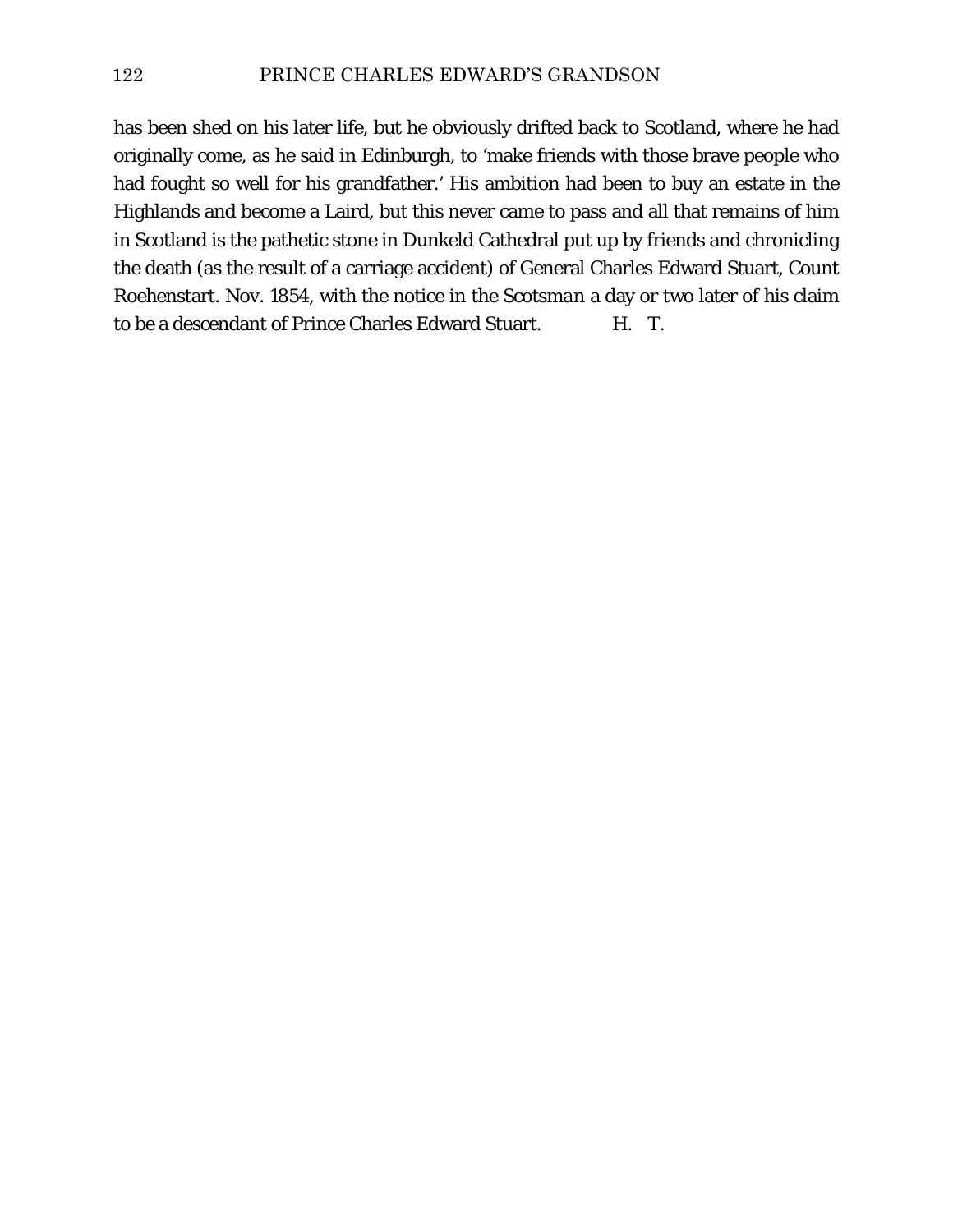DOCUMENTS relating to the Grandson of Prince Charles Edward Stuart from the General Correspondence of the first four Earls of Hardwicke (Add. MSS. in the British Museum, 35,652, ff. 118-121) and from the Archives at Windsor Castle (Georgian Papers, 22,063-5).

Keith Milnes to Philip, 3rd Earl of Hardwicke.

*(All footnotes are by the writer Keith Milnes except where initialled H. T. by the editor.)*

Stirling,

3 March, 1817.

MY LORD,

As your Lordship seemed to think the particulars respecting the supposed grandson of Prince Charles Stuart interesting, I will now communicate some further information which has since reached me upon the same subject by a new and unexpected channel. And although this account varies in some respects from the other, yet the difference is perhaps not greater than might be expected under such circumstances. A young man of this place had gone in, at the beginning of winter, to attend some of the classes at Edinburgh and happened to take up his quarters in the very same lodging-house with Mr. Reinstadt or Rohenstadt, which it appears is the sirname of this new Chevalier. There being no other lodgers in the house, they soon formed an intimacy. The Stirling gentleman became much attached to his new friend and wrote some letters about him to relations here. I have obtained a perusal of these letters from which I shall give you extracts of all that may appear worth notice in them and add any remarks that occur to myself with regard to their apparent accuracy. It will be proper to keep in view that the writer is a very young man only about twenty, and I should suppose his opportunities and means of improvement have been limited.

EXTRACTS [SIC] from letter dated Dec. 1816.

'The gentleman who lodges with me has kindly offered to teach me French. I have therefore sent this letter by the post that my French books may be sent by the first carrier. Jane will seek them out. There are two grammars, Receuil, etc. As he has no society and is very lonely, I wish the backgammon box to be sent also. The inside may be put up with the books.

As this gentleman's history is none of the least curious, I shall endeavour to relate it as well as I can, though from the hasty glances I had of his papers, there will be many mistakes. He is, he says, the legitimate grandson of Prince Charles Stewart, commonly called the Pretender.

In a copy of a Memorial which he gave me to read, it is stated that the Prince after he went to France, married the daughter of a Scotch Baronet named Paterson, who was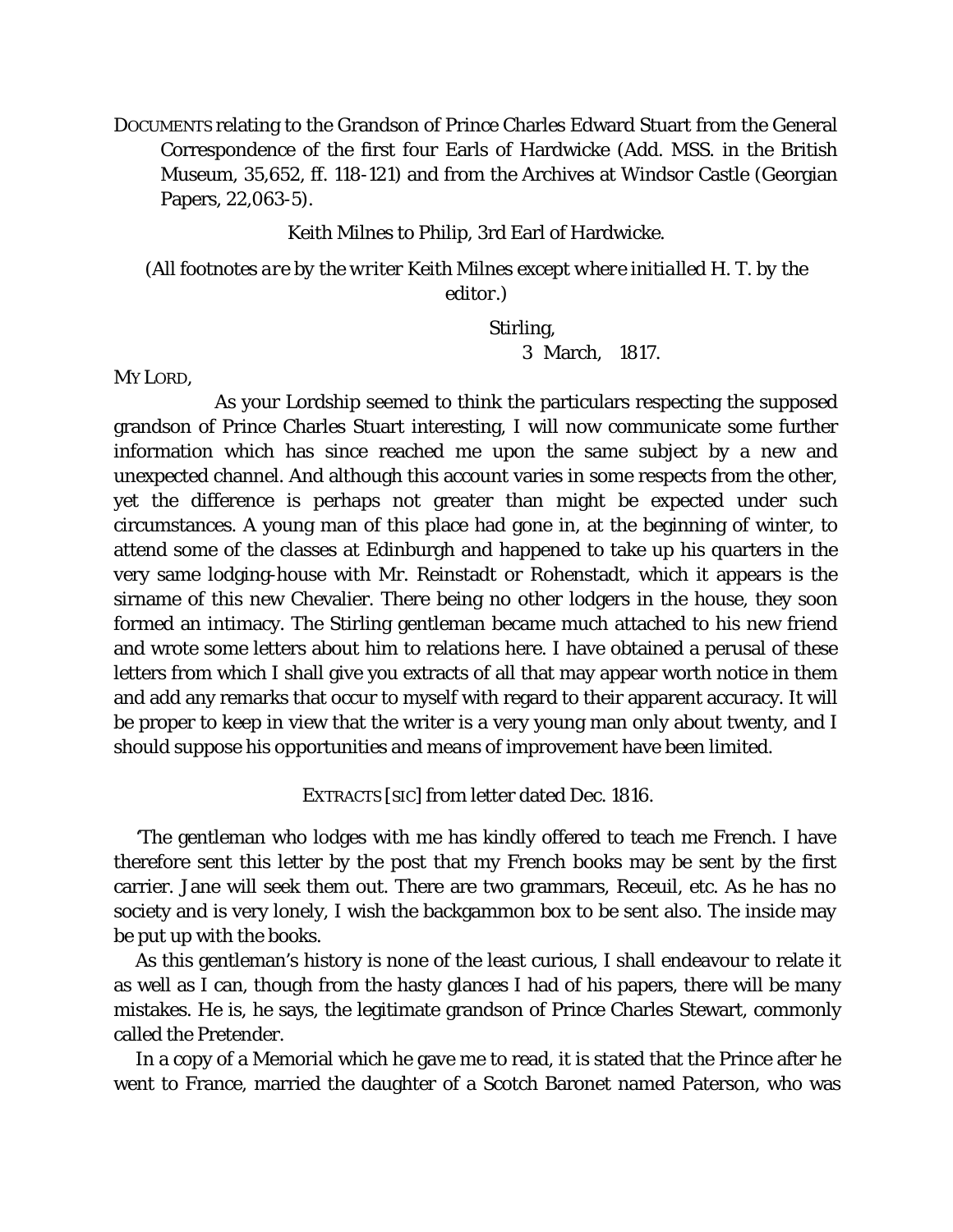afterwards created Earl of Walkinshaw.[1](#page-8-0) He resided, if I am not mistaken, near Bannockburn. By this marriage the Prince had one daughter, the Lady Charlotte,<sup>[2](#page-8-1)</sup> mother of the gentleman in the other room, whose name is Reinstadt, or Rohenstaat. Some time after their 'union, Cardinal York, brother of the Prince (from some political motive which I do not recollect) prevailed by threats and promises<sup>[3](#page-8-2)</sup> on the Prince's wife to sign a declaration renouncing the marriage as not having been performed according to the rites of the Catholic Church,<sup>[4](#page-8-3)</sup> and as soon as this was done, he contrived to effect a Union between the Prince and the present Duchess (*Countess)* of Albany while the former was in a state of intoxication to which vice he had been addicted after the defeat of his hopes in Scotland. Dreading the power of the Cardinal and being acquainted with his cruel and violent disposition he made no attempt to disown the Duchess (*Countess*).

Lady Charlotte, his daughter, having become acquainted with a Mr. Rohenstadt at Paris, privately married him. This gentleman's father had some time before come from Bavaria where he resided and served in the British Army. In consequence of this marriage, the Lady Charlotte became pregnant, and being unable to conceal it any longer, acquainted the Prince with her marriage, who treated her kindly and publicly acknowledged her child as his legitimate grandson which is registered in the Chancery of Versailles and Madrid.[5](#page-8-4) This son is the present Mr. Rohenstadt, in whose favour the Prince, before his death, executed an Instrument conveying his title and property.

After this, there is a good deal said about the cruelty of Cardinal York to Lady Charlotte. That after having poisoned her, he took possession of the whole estate of Lascati in Italy.<sup>[6](#page-8-5)</sup> The estate is now in the hands of the Pope and the object of the Memorial is to get it restored to Mr. Rohenstadt as the lawful heir. It is also stated that

<span id="page-8-0"></span><sup>&</sup>lt;sup>1</sup> There is great inaccuracy here. No such person ever existed as an Earl of Walkinshaw. It is well known in the neighbourhood that the Prince was connected with a Miss Walkinshaw whose mother, Mrs. Walkinshaw of Barrowfield, more frequently called the Lady Barrowfield, was sister to Sir Hugh Paterson of Bannockburn and lived to a very great âge. She had several other daughters, some of whom were married. All these people are in the remembrance of many who are still alive. The mother of Sir Hugh Paterson and Mrs. Walkinshaw was a lady of the Mar family. The incorrectness of this part of Mr. Rohenstadt's story may perhaps be considered as a sort of intrinsic evidence in its favour. An impostor would have been at more pains in selecting the material than to hazard fabrications which could so easily be detected.

<span id="page-8-1"></span><sup>2</sup> The daughter is here entitled Lady Charlotte Stewart, called Duchess of Albany by my first information which proceeded from a Mr. Mackenzie, a very intelligent man with whom I happened to dine at a friend's house a few days after he had been introduced to Mr. Rohenstadt. This mistake might easily arise in the course of a story involving so many particulars and perhaps hastily told, but it might lead to confusion for Prince Charles' widow, the Princess of Stolberg, is commonly known by the title of Countess of Albany.

<span id="page-8-2"></span><sup>3</sup> It was part of Mr. Mackenzie's information that Cardinal York had enticed Miss Walkinshaw to Paris and through threats of 'Letters de Cachet' and other means induced her to sign the declaration.

All this is, of course, untrue.—H. T.

<sup>4</sup> This also is manifestly impossible.—H. T.

<sup>5</sup> This is untrue.—H. T.

<span id="page-8-5"></span><span id="page-8-4"></span><span id="page-8-3"></span><sup>6</sup> Perhaps a mistake for Frascati. The Cardinal was Bishop of Frascati,. which never belonged either to Charles or Charlotte.—H. T.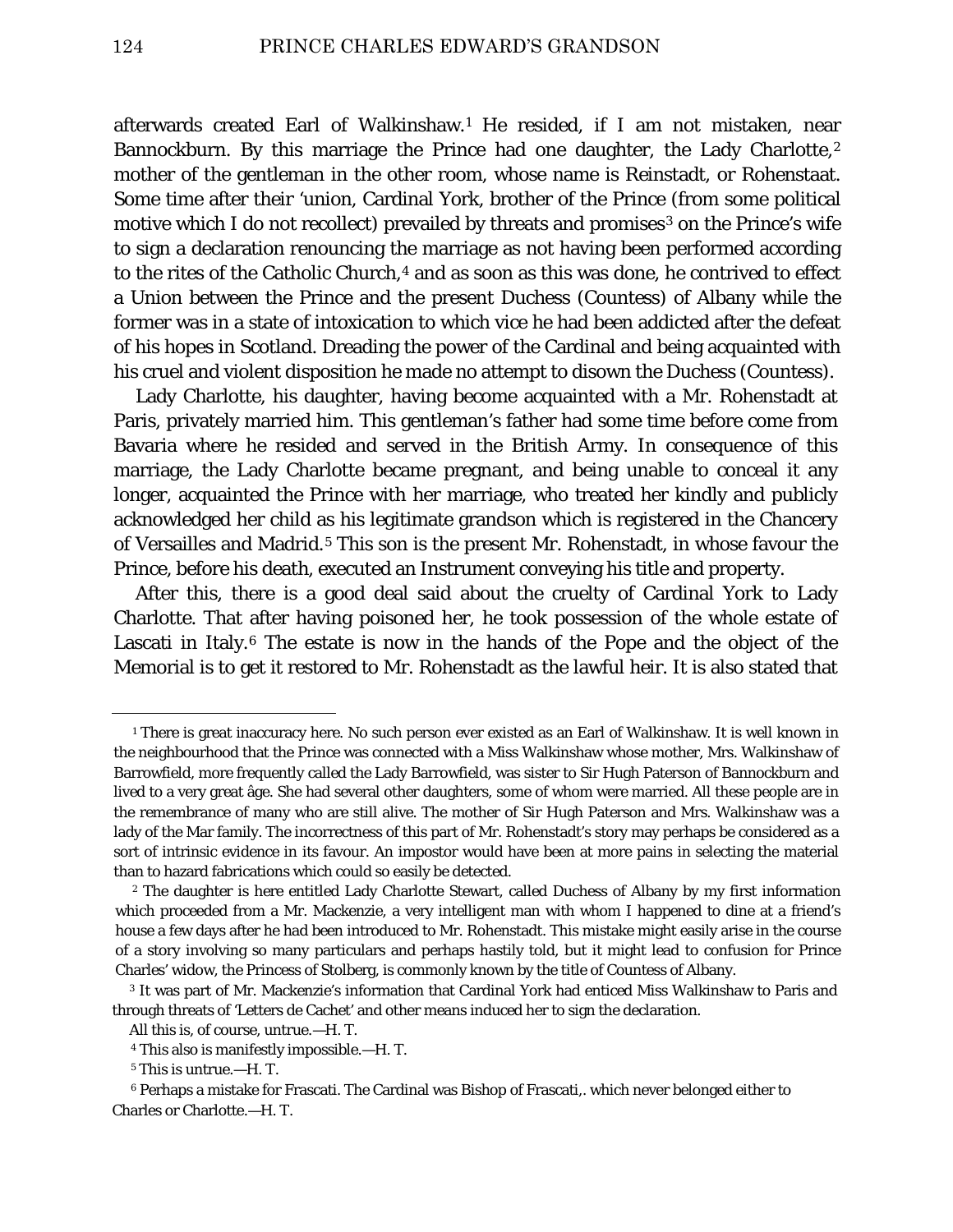DOCUMENTS 125

the Duchess (*Countess)* of Albany, who lives in Florence, enjoys a pension from the British Government as the Prince's widow. But Mr. Rohenstadt does not claim any pension, he only wants the estate which belongs to him.

Mr. Rohenstadt having early lost his mother, went to Germany, Russia, etc. and afterwards travelled through India. He also went to America and about 6 miles from Mexico discovered some very old statues which bore Phoenician inscriptions, proving that America must have been known to the Phoenicians before the birth of our Saviour. He intended to have brought them, together with a fine collection of Natural History, to Europe and for that purpose bought a Frigate in which he also intended to have carried merchandise to the West Indies and then returned to Europe with general produce. But he was boarded in the Gulf of Mexico by Turkish Pirates who stripped him of all his money and goods and carryed him to the coast of Barbary.[1](#page-9-0) Afterwards he got safe to England and thence proceeded to Italy to enquire into the state of his affairs. He waited on the Duchess (*Countess*) of Albany, his step-mother, who has since married an Italian dancing master,<sup>[2](#page-9-1)</sup> by whom he was at first well received, but as the Memorial which passed between them is written in French, I could not make it out. By what followed, however, I conclude that he got no satisfaction from her. Upon which he came back to England and drew up a memorial to be presented to the Prince Regent, with which he delivered up all the documents proving his statement. But he is now despairing of any assistance as it would be a public acknowledgment of his affinity to Prince Charles which might revive some discontent in the country. He told me that when he gave the memorial to Lord Sidmouth he wanted an immediate answer, as he had neither time nor money to wait long or if he must wait they behoved to supply him with the means. He showed me a letter from the Treasury which enclosed a draft for money, but the amount was so small he immediately returned it with a very sharp, it may be an impertinent, letter. But he had not yet learned to subdue the feeling of pride which such a paltry gift raised in his mind. Mrs. Hamilton had him down to the Abbey and says he speaks French, Italian and German extremely well. She has never conversed with him as to his family circumstances but she cannot bring herself to believe he is the legitimate grandson of the Prince. If he may be believed, however, he is not only legitimate heir to the Prince but the documents laid before the Prince Regent will prove it. Whatever he may be, he is certainly a most accomplished young man. There is not a language in Europe that he does not speak fluently and know grammatically. He is skilled in Mathematics, Logic,

<span id="page-9-0"></span><sup>&</sup>lt;sup>1</sup> A part of this paragraph borders so much upon the extravagant and marvellous, that it would appear almost to cast an air of discredit over the whole story.

<sup>(</sup>More likely he was intercepted by American vessels and his cargo confiscated.—H. T.)

<span id="page-9-1"></span><sup>&</sup>lt;sup>2</sup> A strange description this of the poet Alfieri who had a rooted antipathy to dancing and dancing masters! I am told by people here that Miss Walkinshaw was alive after the marriage between Prince Charles and the Princess of Stolberg. Consequently, if Miss Walkinshaw had been the Prince's wife, the second marriage was illegal and the Countess of Albany could not be Mr. Rohenstadt's stepmother.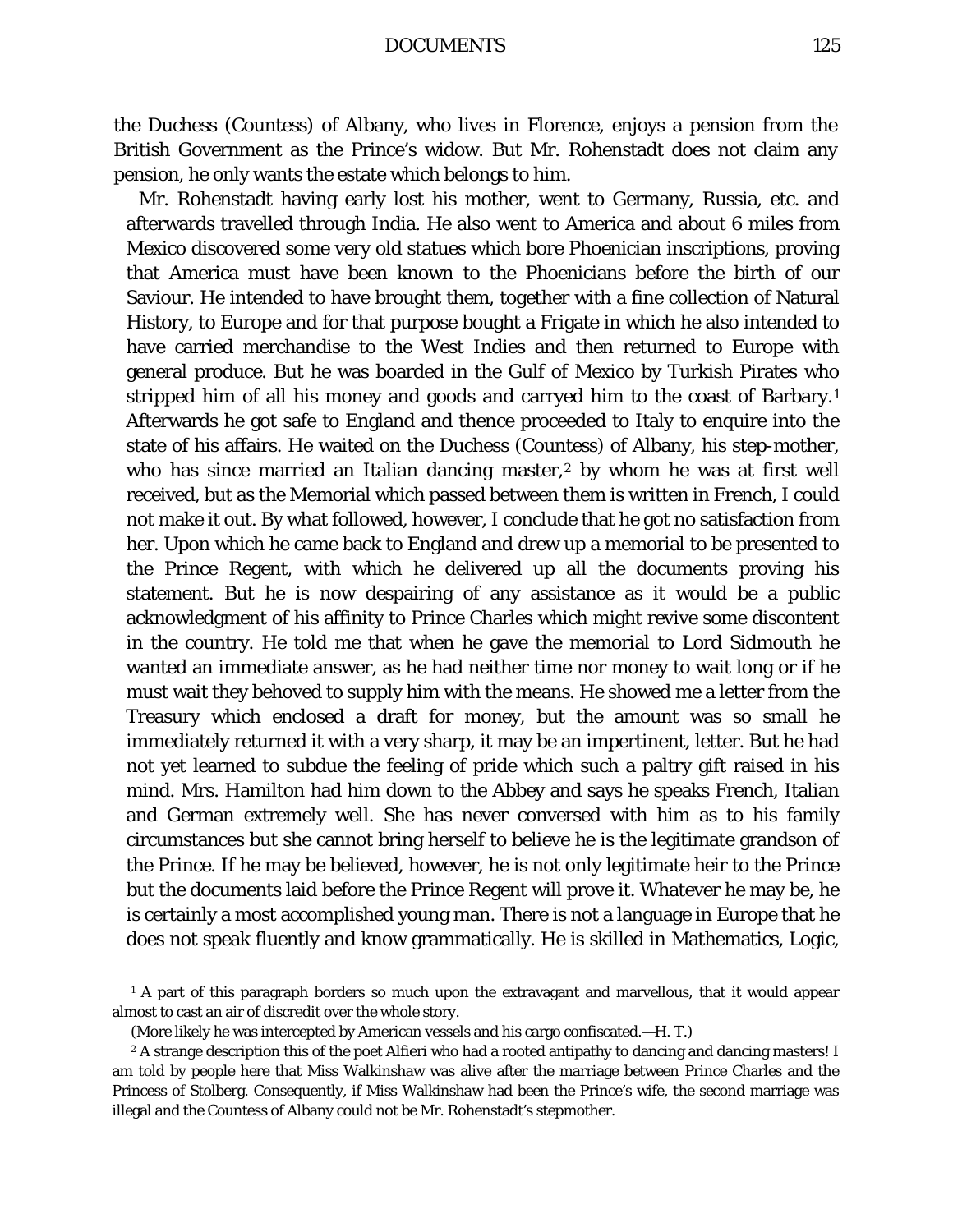Chemistry and almost every science. For reasons both relating to him and myself I do not wish that any one should know that such a person is staying with me. You will therefore I hope, refrain from speaking of it.'

### EXTRACTS from letter dated 10 Jan. 1817

'I am happy that my account of Mr. Rohenstadt has been confirmed. Indeed whether he be the legitimate grandson of Prince Charles or not, (and I have no reason to doubt his statement) he is certainly a man who has seen a great deal of the world, lived in the best society and acquired a vast fund of knowledge both from men and books. He is now going to leave this for London and expects to go from there to St. Petersburgh.

You have warned me to guard against any imposition with regard to pecuniary matters and perhaps you did right. But had you known Mr. Rohenstadt, you would own that such advice was unnecessary. He has declared that he refused money from the board of Treasury and says his pride will not allow him to stoop so far as to ask assistance from any man while he is in a situation to gain the necessaries of life. After indulging in a reverie about the happiness he would enjoy being in the Highlands of Scotland, for that is his favourite country, he will exclaim, "Ah, but why do I speak thus ? I am just a poor devil. Ah (with the shrug of a Frenchman) no matter—I am but a man and will bear patiently the miseries which he is doomed to suffer. I am happy in the knowledge that these brave people who followed my grandfather are still attached to his descendant and will love me if ever I am so happy as to live amongst them." It would take a great deal of time to tell you all about him, so you must rest contented till I see you.'

From another letter of same date:—

'Poor Mr. Rohenstadt is going to leave me. Some days ago he had a letter from London which informed him that his presence was necessary there and he sails for that place on Tuesday next. He says that if he finds no immediate prospect of the success of his application to the Prince Regent he will set out for Paris and from thence to St. Petersburgh in order to recover considerable sums of money due to him in those places and to solicit the Emperor Alexander (at whose court he lived for some years) to use his influence with the Prince<sup>[1](#page-10-0)</sup> to listen to his claims. I am truly sorry for him and feel much interested in his fate. I gave him my address and requested him to write to me how he succeeded. He said that he would write only if fortune proved kind to him, in which case he is resolved to return to Scotland, buy an estate in the Highlands and settle there as a private gentleman. His love for Scotland is excessive. Some days ago he began to learn the Gaelic language under the tuition of

<span id="page-10-0"></span><sup>&</sup>lt;sup>1</sup> Should this be the Pope?

<sup>(</sup>More likely the Prince Regent, see below, p. 135.—H. T.)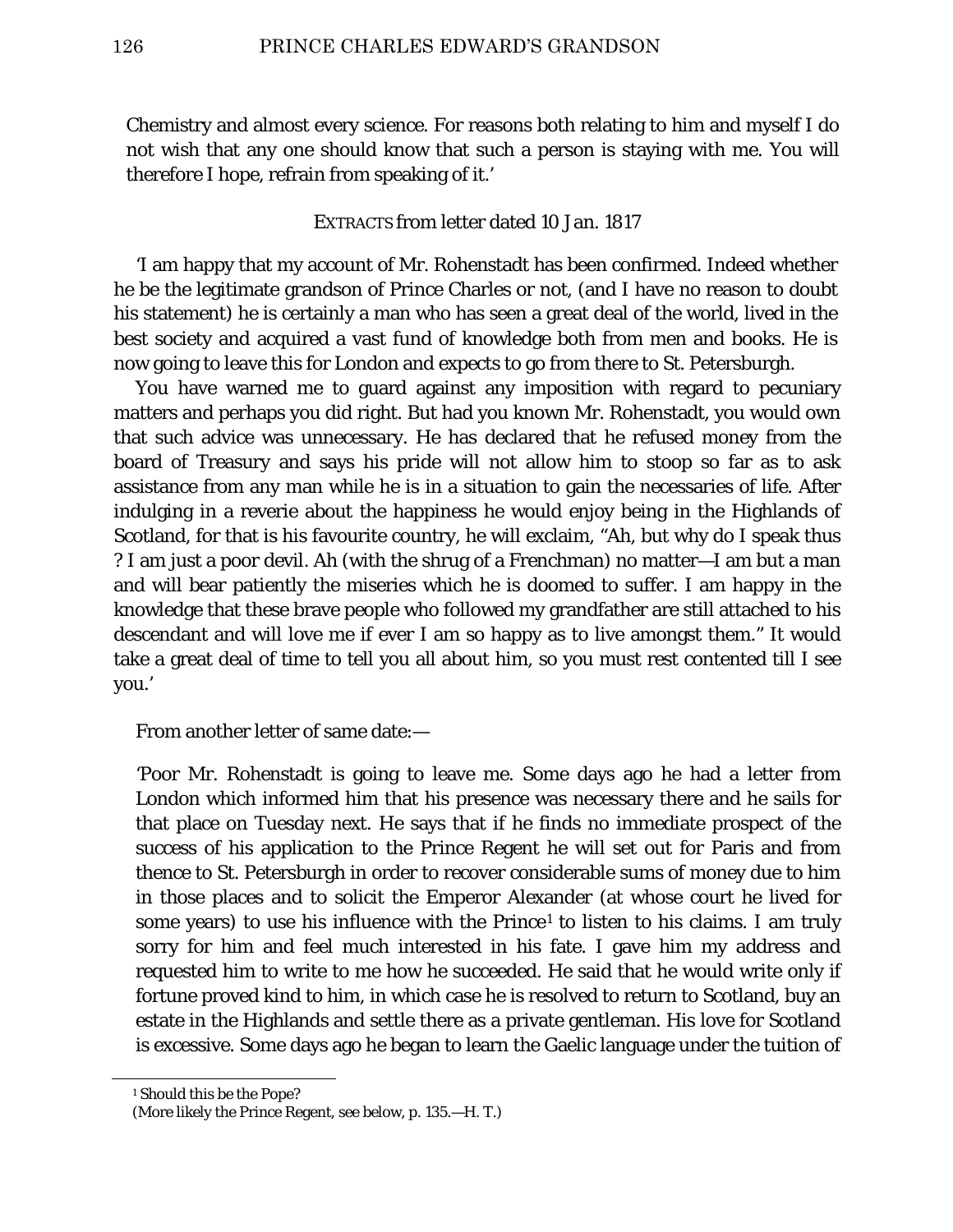DOCUMENTS 127

Mr. McDonald teacher for the Highland Society here, and although he has got only a few lessons he has made great progress, so great indeed that he will be able to learn it without the assistance of a teacher, though his pronunciation will be incorrect.'

The writer of these letters has evidently been fascinated by the accomplishments and address of Mr. Rohenstadt for which allowance might be made on account of his youth and the little he has seen of the world. But Mr. Mackenzie who had seen a great deal of the world and been in foreign countries seems equally fascinated and impressed with a belief of the authenticity of the whole statement.

Whatever extent of credit it may deserve, there can be no doubt Mr. Rohenstadt is an extraordinary kind of person and that his manners are extremely insinuating. There appears on the whole a probability that he really is the Descendant of Prince Charles and Miss Walkinshaw. But as for the alleged marriage, that must depend upon the documents he can produce. It is the general opinion in this neighbourhood that Miss Walkinshaw never was married, and what is still more, this was the opinion of her own relations. Since the matter is at all events so curious, I regret that I did not become aware of it sooner as I could easily have obtained an introduction to the youth himself and might perhaps have gathered many more particulars. I would also have taken a fuller memorandum of the conversation with Mr. Mackenzie but the subject came on quite unexpectedly and I had formed no intention of treasuring up any particulars for the purpose of committing them to paper.

In regard to the first subject of my last letter, I ought to have mentioned to your Lordship that I neither know anything of the circumstances which may have given rise to such a rumour nor who are the individuals concerned or affected. It came to me merely in the way of common report, but upon what I should consider to be good authority. The few friends with whom I still keep up an intercourse in this place are among the remains of those who were, in my time, its more respectable inhabitants, but of whom not many vestiges now remain there. The Government has passed into different hands, very good people in their way but most of them in those former times reckoned among the secondary class of inhabitants.

Should I learn anything more of Mr. Rohenstadt worth notice I will, with pleasure, send it to your Lordship.

I have the honour to be with the highest respect

My Lord

Your most obedient and most humble servant,

KEITH MILNES.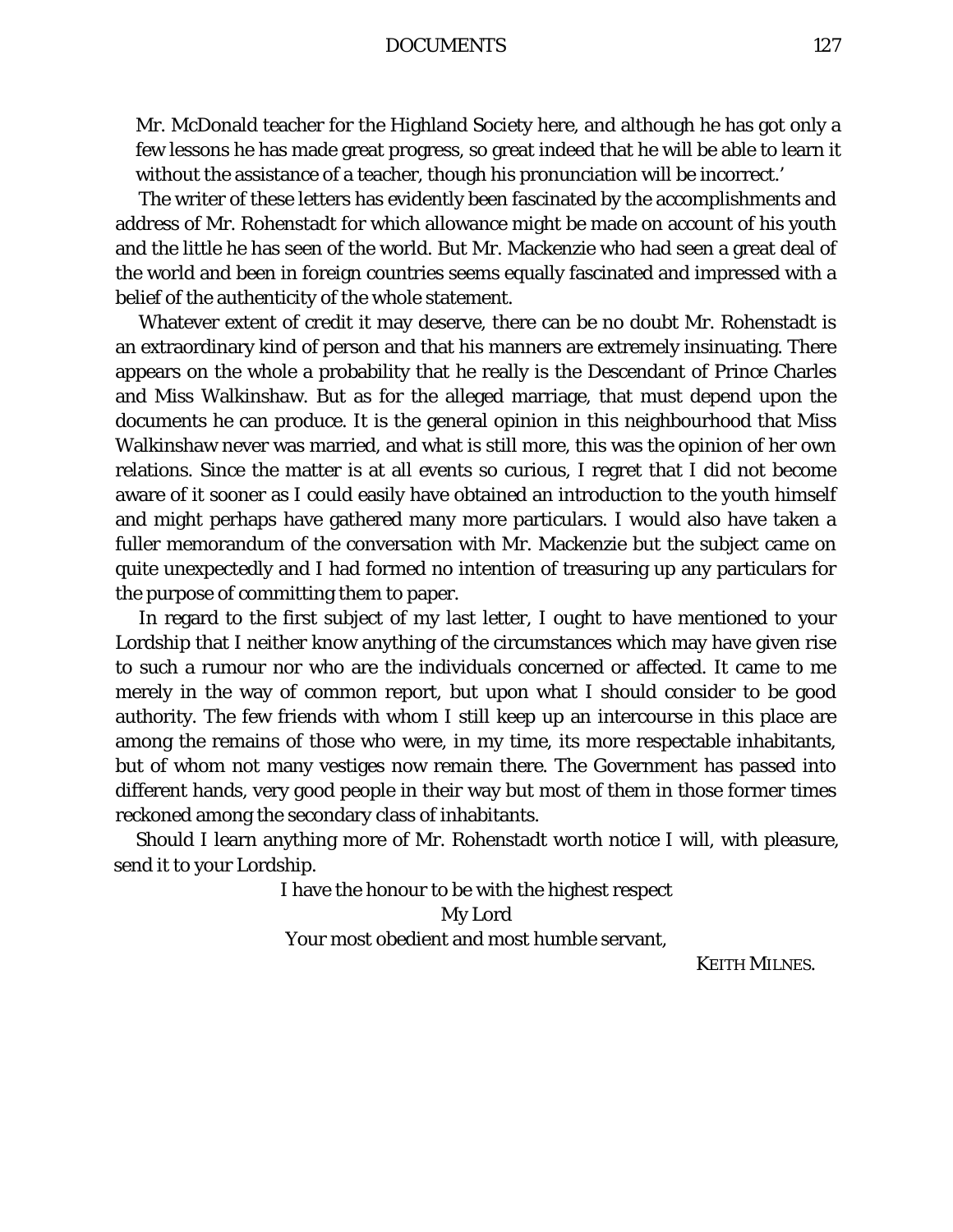Two PAPERS from the Royal Archives, Windsor Castle (Georgian Papers, 22,063-5), printed by gracious permission of His Majesty.

Paris. 7 Juillet 1817.

## *Extrait.*

## *Cabinet.*

L'affaire de Monsr Roehenstart a été suivie avec beaucoup de soin, et par des moyens opposés qui ont procuré pour résultats certains la conviction du peu d'importance politique de ce personnage, et celle de la ridicule exagération et de la coupable mauvaise foi du Sieur Schrader. La position de Mr. Roehenstart est fort genée sous les rapports de fortune. Sa conduite est conforme à son état, reservée et discrette; il voit peu de monde; reçoit peu de lettres. Les Agens étrangers ou Français, chargés successivement d'explorer les démarches et ses rélations, ont fait, à l'envie, preuve d'un zèle plus qu'indiscret en exagérant les prétentions de M. Roehenstart qui n'en manifeste aucune et qui n'a appris qu'avec le plus vif étonnement quelle importance politique on avoit voulu lui donner. Cet étranger appellé par mon ordre au Ministère de la pollice générale pour y donner des explications sur les diverses circonstances des rapports dont il avoit été l'objet, a fait et signé la Déclaration dont j'ai l'honneur d'adresser copie à Votre Excellence. Sa modestie et sa résignation ont été très satisfaisantes.

Rien, dans son extérieur, ni dans ses discours, n'annonce un homme occupé de projets poliques, ni même fier de son honorable naissance. Humble et soumis, il paroit chercher dans l'étude des consolations contre la gène de sa position. On a entrevu dans ses explications sur sa naissance, que le mariage de ses père et mère avoit été fait sécrétement à Paris sans l'aveu de la famille des Stuarts, qui n'y eût pas consenti, à cause de l'infériorité de rang de Monsieur Roehenstart; mais après la naissance du jeune Roehenstart, son ayeul maternel a ratifié le mariage de sa fille et a fait constater authentiquement son adhésion... . A son Excellence

Monsieur le Marquis d'Osmond &c. &C.[1](#page-12-0)

Enclosure. *Copie.*

## *Déclaration de M. Charles Edward Roehenstart*

Le 3 Juillet 1817 à midi s'est presenté au Ministère de la police générale, d'après l'invitation qui lui en été faite, Monsieur Charles Edward Roehenstart, logé à Paris, Rue du Dragon N° 8, lequel a répondu de la manière suivante aux diverses questions qui lui ont été faites.

'Je suis né à Rome ou s'était retire Charles Edward Stuart, prétendant au Trône d'Angleterre, du mariage de Charlotte, Duchesse d'Albany sa fille, avec Auguste Edward Maximilien Roehenstart, le 14 Juillet 1784. Après la mort de sa [*rectius* ma] mère qui eu

<span id="page-12-0"></span><sup>&</sup>lt;sup>1</sup> French Ambassador in London.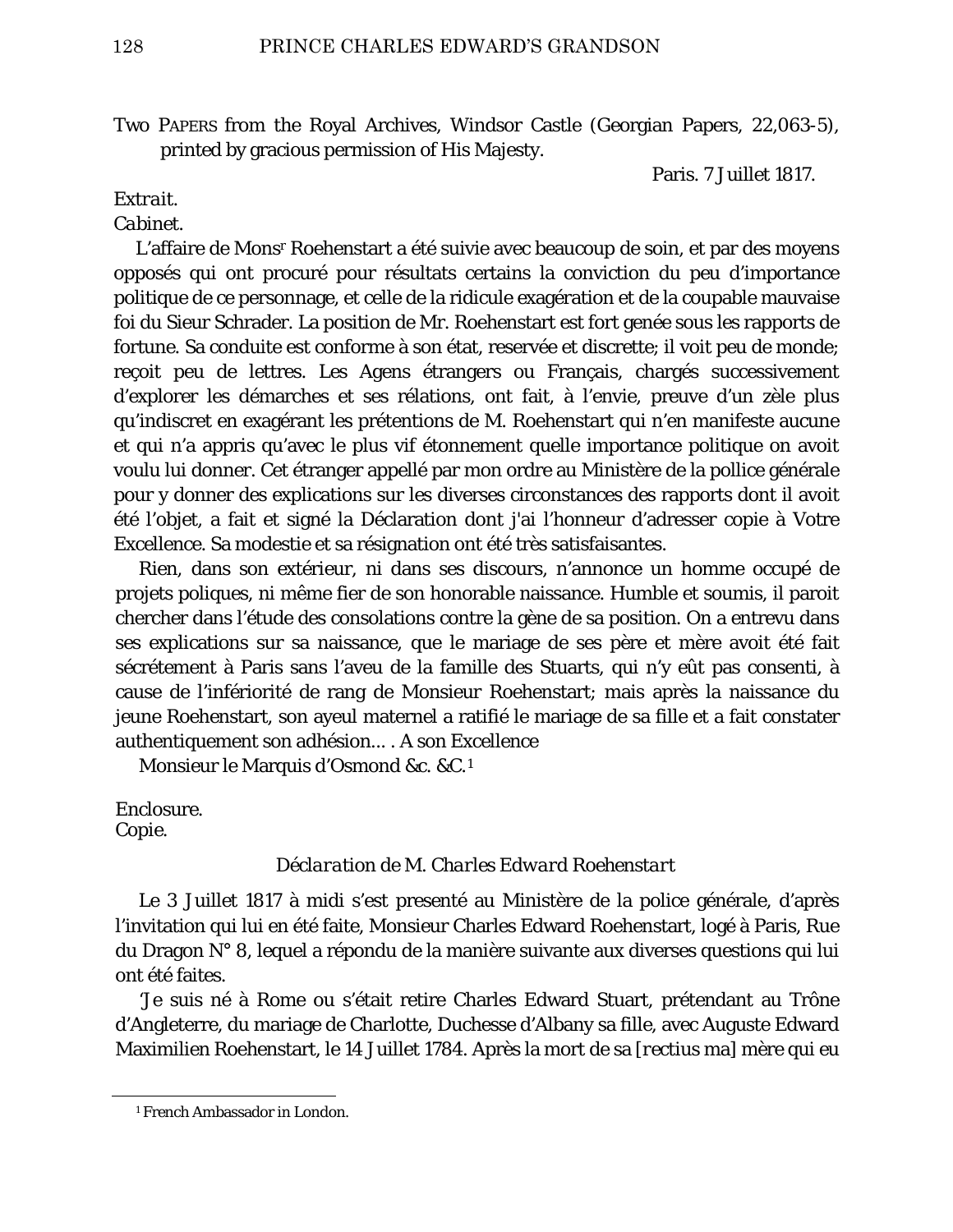#### DOCUMENTS 129

lieu en 1789, mon père se retira en Allemagne (à Munich) ou il passa quelques années et vint s'établir à Londres ou je l'accompagnai; il mourut en 1799; il est à observer que mon père habita Edinburgh, ou se trouvoit la famille de la Comtesse d'Alberstroff, mon *ayeule* maternelle, la plus grande partie du tems qu'il passa en Angleterre, et c'est ce qui a donné lieu d'indiquer sur mon passeport cette ville comme lieu de ma naissance. Environ deux ans après la mort de mon père, je quittai l'Angleterre pour aller en Russie; où le Duc et la Duchesse Alexandre de Wurtemberg, Oncle et Tante de l'Empereur, m'attachèrent à leur maison en qualité de Chambellan; en 1810 je fus obligé de me rendre à Londres pour mes intérêts compromis par la falllite du Banquier Forbes chez lequel étoit placé toute ma fortune. Cette même circonstance me détermina à aller en Amérique dans l'espoir d'y joindre ce Banquier qui, en effet, s'y étoit réfugié et me remboursa une foible partie de mes fonds.[1](#page-13-0) Enfin après plusieurs années de voyage dans le nouveau monde je revins à Londres, d'où je me rendis à Edimbourg; désirant revoir la France j'y arrivai le 25 Février dernier ainsi que le constate mon passeport.

'Avant de quitter l'Angleterre, ma position devenue très pénible par la falllite dont je viens de parler, m'obligea à presenter au Gouvernement Anglais un mémoire tendant à rétablir et revendiquer mes droits à la succession du Cardinal Duc d'York, mon grandoncle maternel. Dans le cas où le Gouvernement Bque ne croiroit pas devoir accueillir cette réclamation, je restreignis mes prétentions à une pension, ou un emploi honorable dont j'ai le plus grand besoin pour subsister, ne pouvant même aujourd'hui me soutenir qu'à l'aide des avances que veut bien me faire Mr. Coutts, banquier de Londres ainsi que deux autres amis. J'ai eu, au sujet de ce mémoire plusieurs entrevues avec Lord Sidmouth dont l'accueil n'a pas détruit mes espérances.

'Je dois saisir cette occasion pour protester contre tout autre projét de prétentions qu'on auroit pu m'attribuer dans l'intention de me nuire, et je déclare n'avoir jamais porté mes vues au delà des bornes que me prescrit ma raison et que m'imposent les devoirs de citoyen Anglais plus jaloux de la tranquilité de sa patrie que de son bonheur personnel. Je n'ai jamais pris aucun titre, formé aucun projet ni entretenu aucune relation contraire à ces sentimens. Je crois devoir faire connoitre ici mes véritables intentions; afin de détruire, s'il est possible, les fausses impressions, que des rapports mensongers dont j'ai été menacé, auroient pu donner sur mon compte; à cet égard, je crois avoir a redouter la méchanceté de deux individus dont j'ai éprouvé l'ingratitude, et la mauvaise foi, l'un nommé Schrader qui lui même m'a déclare être employé concurrement par la police de France et celle d'Angleterre, et l'autre Assig, prussien contre lequel je fus obligé de faire une déclaration lorsqu'il fut arrêté pour vol par la préfecture de Police.

'En m'expliquant sur mes projets ultérieurs je déclare qu'ayant l'espoir que S.M.C. l'Empereur de Russie daigne recommander me réclamation au Gouvernement Britannique je me soumettrai a habiter le lieu qui me sera désigné pour jouir paisiblement des

<span id="page-13-0"></span><sup>&</sup>lt;sup>1</sup> This part of the story is untrue. What means he had ever had were lost in other ways.—H. T.